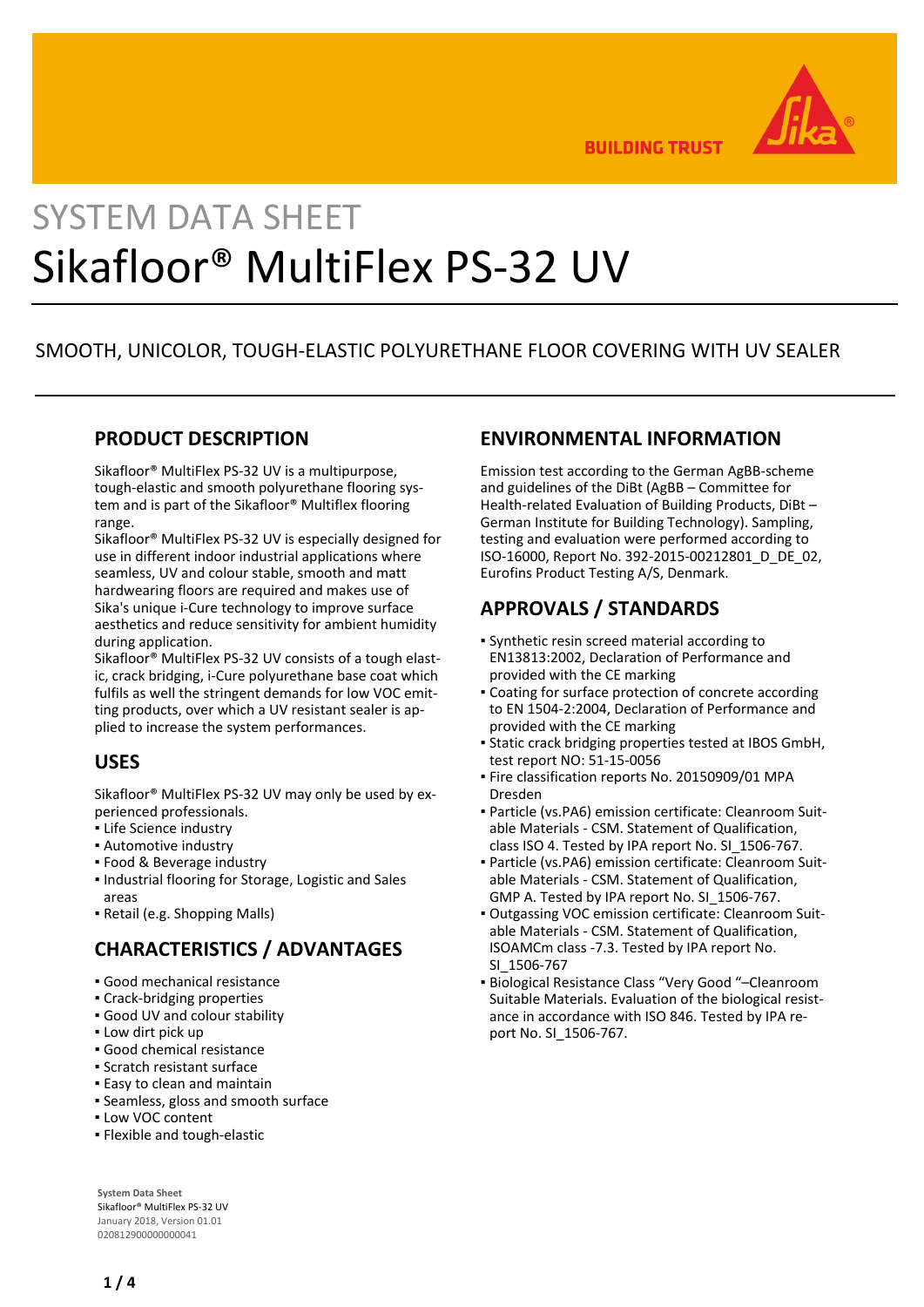**System Structure Sikafloor® MultiFlex PS-32 UV**



|                                                       | Consumption                                |
|-------------------------------------------------------|--------------------------------------------|
| Sikafloor®-161                                        | $\sim$ 0.4 kg/m <sup>2</sup> /layer        |
| Sikafloor®-3240                                       | $^{\sim}$ 1.8-1.9 kg/m <sup>2</sup> /layer |
| (filled 1:0.5-0.7 with<br>quartz sand 0.06-0.3<br>mm) | (mixture)                                  |
| Sikafloor®-305 W                                      | $\sim$ 0.15 kg/m <sup>2</sup> /layer       |
|                                                       | <b>Product</b>                             |

Consumptions are theoretical and do not include any wastage or additional materials needed due to poros-<br>ity, substrate profile etc.<br>As optional primers Sikafloor®-156 can be used. Please refer to the individual Product Da

| <b>Chemical base</b>                         | Polyurethane                                                                                                                                                    |
|----------------------------------------------|-----------------------------------------------------------------------------------------------------------------------------------------------------------------|
| Appearance                                   | Smooth, matt finish                                                                                                                                             |
| Colour                                       | Almost unlimited colour shades. Please refer to Sikafloor®-305W.                                                                                                |
| <b>Nominal Thickness</b>                     | $\approx$ 2 mm                                                                                                                                                  |
| Volatile organic compound (VOC) con-<br>tent | Very low content of Volatile Organic Compounds. It fulfils the stringent de-<br>mands for indoor air quality and low VOC emitting products AgBB, AFFSET,<br>A+. |

### **TECHNICAL INFORMATION**

| <b>Shore D Hardness</b>                 | $^{\circ}$ 60 (7 days / 23 °C / 50 % r.h.)                                                                                                          | (DIN 53505)           |
|-----------------------------------------|-----------------------------------------------------------------------------------------------------------------------------------------------------|-----------------------|
| <b>Tensile Strength</b>                 | $\degree$ 14 N/mm <sup>2</sup> (14 days / 23 $\degree$ C / 50 % r.h.)                                                                               | (DIN EN ISO 527-2)    |
| <b>Elongation at Break</b>              | ~90 % (resin / 28 days / +23 °C / 50 % r.h)                                                                                                         | $(ISO 527-2)$         |
| <b>Crack Bridging Ability</b>           | $^{\sim}$ 0.8 mm                                                                                                                                    | (EN 1062-7)           |
| <b>Reaction to Fire</b>                 | Bfl-s1                                                                                                                                              | (EN 13501-1)          |
| <b>Resistance to Stubbed Cigarettes</b> | Class <sub>4</sub>                                                                                                                                  | (EN 1399)             |
| <b>Chemical Resistance</b>              | Sikafloor® MultiFlex PS-32 UV always has to be sealed with Sikafloor®-<br>305W. Therefore, refer to the chemical resistance of the Sikafloor®-305W. |                       |
| <b>UV Exposure</b>                      | 8 / Colour fastness                                                                                                                                 | (EN ISO 105-B02:2002) |
| Skid / Slip Resistance                  | R <sub>10</sub> / R <sub>11</sub>                                                                                                                   | (DIN 51130)           |
|                                         |                                                                                                                                                     |                       |

### **APPLICATION INFORMATION**

| <b>Product Temperature</b> | +10 °C min. / +30 °C max. |
|----------------------------|---------------------------|
|                            |                           |

**System Data Sheet** Sikafloor® MultiFlex PS-32 UV January 2018, Version 01.01 020812900000000041



**BUILDING TRUST**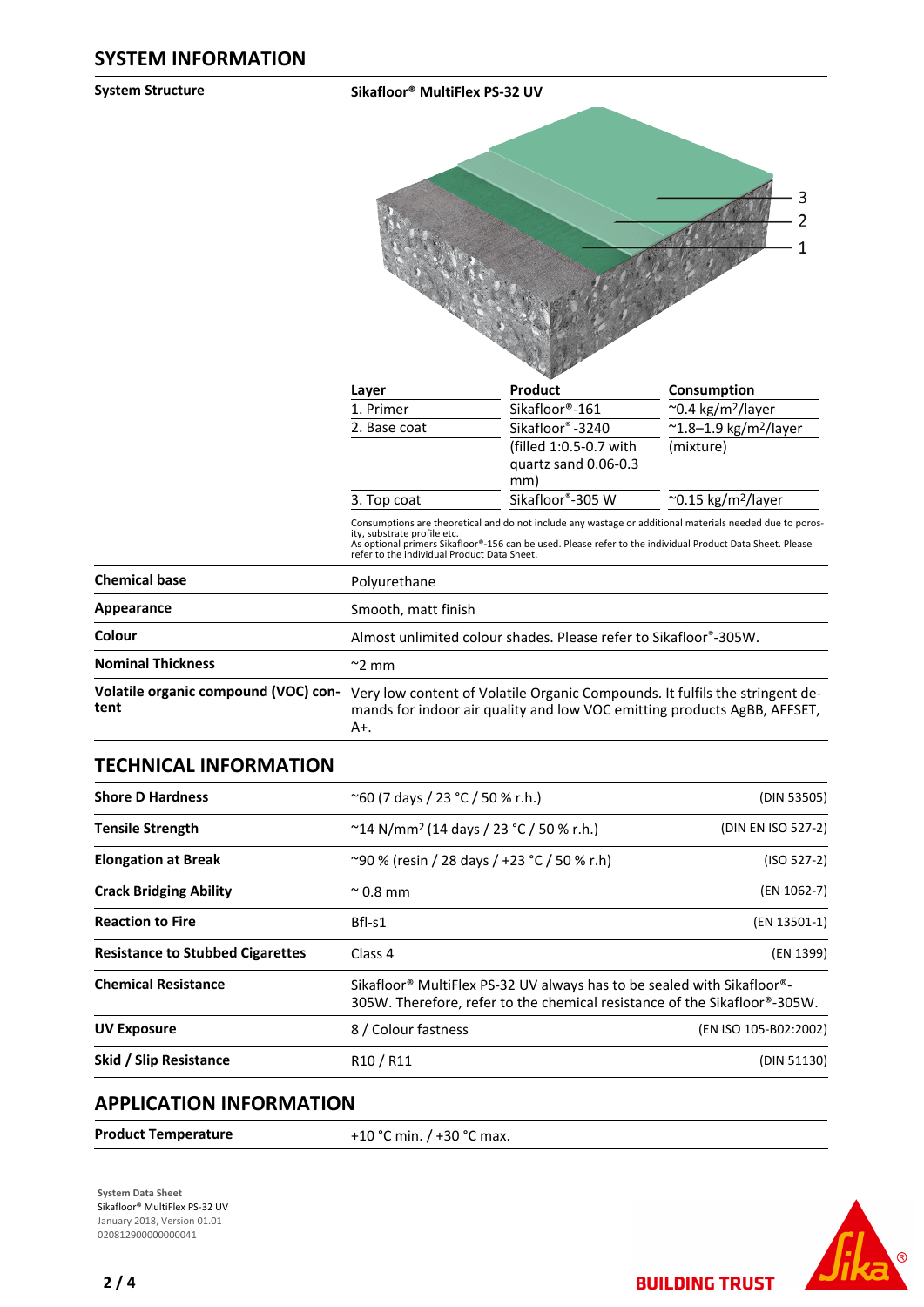| <b>Ambient Air Temperature</b>       |                    | +10 °C min. / +30 °C max.                                                                                                                                                                                                                                  |                                                                                               |                  |
|--------------------------------------|--------------------|------------------------------------------------------------------------------------------------------------------------------------------------------------------------------------------------------------------------------------------------------------|-----------------------------------------------------------------------------------------------|------------------|
| <b>Relative Air Humidity</b>         | 80 % max.          |                                                                                                                                                                                                                                                            |                                                                                               |                  |
| <b>Dew Point</b>                     |                    | Beware of condensation!<br>The substrate and uncured floor must be at least 3 °C above dew point to<br>reduce the risk of condensation or blooming on the floor finish.                                                                                    |                                                                                               |                  |
| <b>Substrate Temperature</b>         |                    | +10 °C min. $/$ +30 °C max.                                                                                                                                                                                                                                |                                                                                               |                  |
| <b>Substrate Moisture Content</b>    | moisture.          | Sikafloor <sup>®</sup> MultiFlex PS-32 UV can be installed on substrates with moisture<br>content of max. 4 % (checked by Tramex). The substrate needs to be vis-<br>ibly dry and have adequate pull-off strength min 1.5 N/mm <sup>2</sup> . Check rising |                                                                                               |                  |
| <b>Applied Product Ready for Use</b> | <b>Temperature</b> | <b>Foot traffic</b>                                                                                                                                                                                                                                        | Light traffic                                                                                 | <b>Full cure</b> |
|                                      | +10 °C             | $~\approx$ 30 hours                                                                                                                                                                                                                                        | $~^{\sim}$ 48 hours                                                                           | $\approx$ 6 days |
|                                      | $+20 °C$           | $~^{\sim}$ 16 hours                                                                                                                                                                                                                                        | $\approx$ 24 hours                                                                            | $~\sim$ 4 days   |
|                                      | $+30 °C$           | $~^{\sim}$ 12 hours                                                                                                                                                                                                                                        | $~^{\sim}$ 18 hours                                                                           | $\approx$ 3 days |
|                                      |                    |                                                                                                                                                                                                                                                            | Note: Times are approximate and will be affected by changing ambient and substrate conditions |                  |

#### **PRODUCT INFORMATION**

| Packaging                 | Please refer to the individual Product Data Sheets |
|---------------------------|----------------------------------------------------|
| <b>Shelf Life</b>         | Please refer to the individual Product Data Sheets |
| <b>Storage Conditions</b> | Please refer to the individual Product Data Sheets |

#### **MAINTENANCE**

#### **CLEANING**

Please refer to the Sikafloor® Cleaning Regime

### **FURTHER DOCUMENTS**

#### **Substrate quality & Preparation**

Please refer to Sika Information Manual: "Evaluation and preparation of surfaces for flooring systems". **Application instructions**

Please refer to Sika Information Manual: "Mixing & Application of flooring systems".

**Maintenance**

Please refer to "Sikafloor®- Cleaning regime".

# **LIMITATIONS**

- Freshly applied Sikafloor® products must be protec-▪ ted from damp, condensation and water for at least 24 hours.
- Uncured material reacts in contact with water (foam-▪ ing).
- During application care must be taken that no sweat drops into fresh Sikafloor® products (wear head and wrist bands).
- For exact colour matching, ensure the Sikafloor®-305 W product in each area is applied from the same control batch number.
- Under certain conditions, underfloor heating or high ambient temperatures combined with high point loading, may lead to imprints in the resin.
- If heating is required do not use gas, oil, paraffin or other fossil fuel heaters, these produce large quantities of both CO2 and H2O water vapour, which may adversely affect the finish. For heating use only electric powered warm air blower systems.

**System Data Sheet** Sikafloor® MultiFlex PS-32 UV January 2018, Version 01.01 020812900000000041

# **VALUE BASE**

All technical data stated in this Product Data Sheet are based on laboratory tests. Actual measured data may vary due to circumstances beyond our control.

# **LOCAL RESTRICTIONS**

Please note that as a result of specific local regulations the performance of this product may vary from country to country. Please consult the local Product Data Sheet for the exact description of the application fields.

# **ECOLOGY, HEALTH AND SAFETY**

For information and advice on the safe handling, storage and disposal of chemical products, users shall refer to the most recent Safety Data Sheet (SDS) containing physical, ecological, toxicological and other safety-related data.

# **LEGAL NOTES**

The information, and, in particular, the recommendations relating to the application and end-use of Sika products, are given in good faith based on Sika's current knowledge and experience of the products when properly stored, handled and applied under normal conditions in accordance with Sika's recommendations. In practice, the differences in materials, substrates and actual site conditions are such that no warranty in respect of merchantability or of fitness for a particular purpose, nor any liability arising out of any legal relationship whatsoever, can be inferred either from this information, or from any written recommendations, or from any other advice offered. The

**BUILDING TRUST**